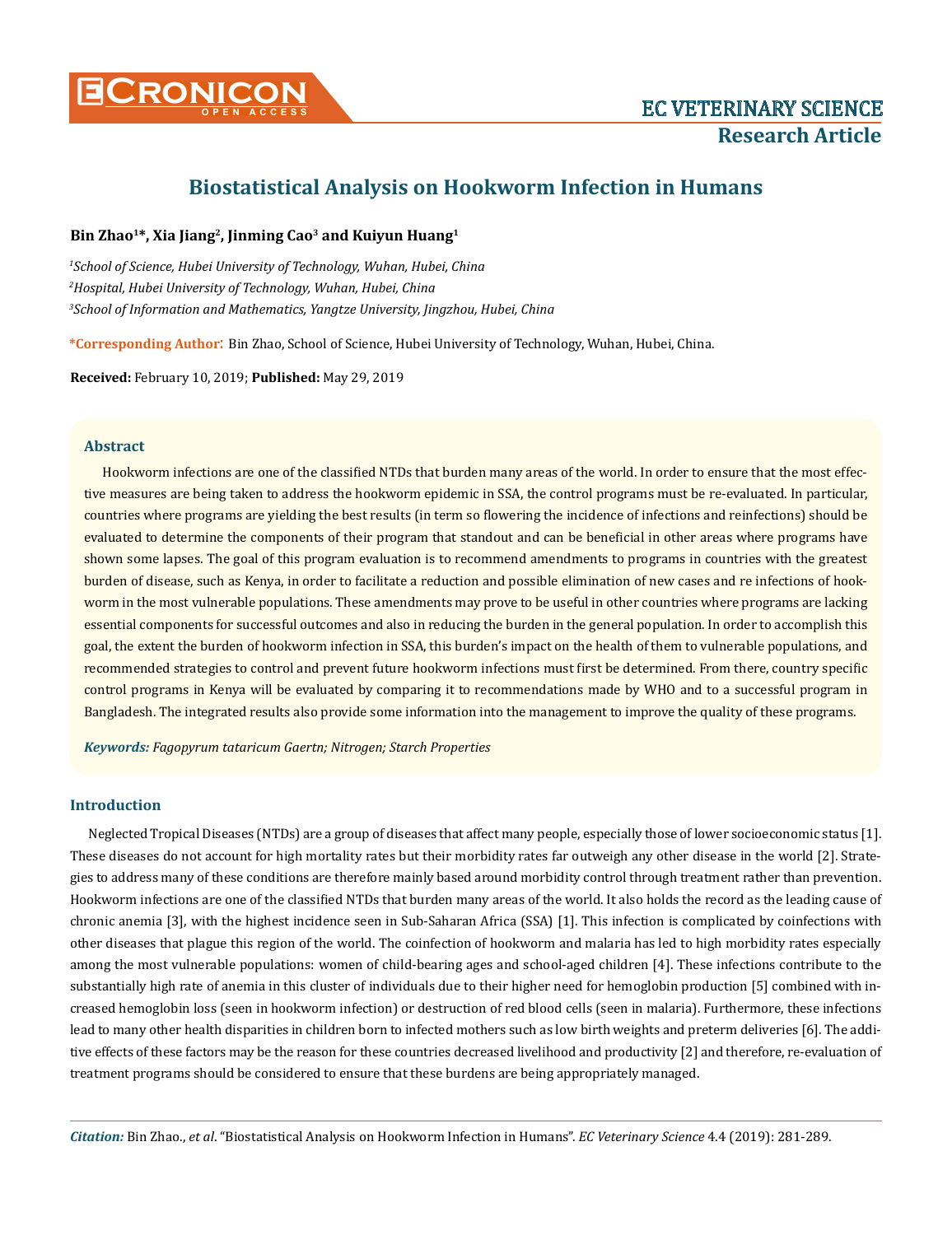Programs that are currently in progress allocate many of its resources into treatment of Hookworm infection through Mass Drug Administration (MDA) with anthelminthic medications that are donated by two major drug companies: Glaxo Smith Kline and Johnson and Johnson [7]. Although MDA may seem like a good idea to help alleviate the morbidity of these diseases some studies have shown that the treatment with anthelminthic drugs do not significantly increase hemoglobin levels or decrease the prevalence of anemia during pregnancy [8]. Other prevention measures are focused on educating the people of SSA on proper sanitation to eliminate person to person transmission and reinfections [9]. Although the appropriate measures are theoretically being implemented there is still a major burden of severe anemia among pregnant women due to many cases of reinfections and new infections [10]. These problems place an economical strain on the resources and thus make the efforts towards hookworm eradication near impossible. Additionally, recent studies have shown possible uprising of drug resistance in hookworm infections which could indicate a greater problem that will need to be addressed in the near future [3]. In order to ensure that the most effective measures are being taken to address the hookworm epidemic in SSA, the control programs must be re-evaluated. In particular, countries where programs are yielding the best results (in terms of lowering the incidence of infections and reinfections) should be evaluated to determine the components of their program that stand out and can be beneficial in other areas where programs have shown some lapses. The goal of this program evaluation is to recommend amendments to programs in countries with the greatest burden of disease, such as Kenya, in order to facilitate a reduction and possible elimination of new cases and reinfections of hookworm in the most vulnerable populations. These amendments may prove to be useful in other countries where programs are lacking essential components for successful outcomes and also in reducing the burden in the general population. In order to accomplish this goal, the extent of the burden of hookworm infection in SSA, this burden's impact on the health of the most vulnerable populations, and recommended strategies to control and prevent future hookworm infections must first be determined. From there, country specific control programs in Kenya will be evaluated by comparing it to recommendations made by WHO and to a successful program in Bangladesh. Then recommendations will be made to improve the quality of these programs.

### **Materials and Methods**

Research articles were taken from Google, Google Scholar, PubMed and Medline Plus using key words (Hookworm infection, anemia, pregnancy outcomes, Sub Saharan Africa, soil transmitted helminths, Neglected tropical diseases, Western African Centre for International Parasite Control, Eastern and Southern African Centre of International Parasite Control (ESACIPAC), Global Parasite Control Initiative (GPCI), Centre for neglected tropical diseases, sanitation in Sub-Saharan Africa, the WASH program, Bangladesh STH control program, and Save the children Bangladesh). Research articles included were published between 2004 and 2014 and available in full text versions. Current Policies on programs in effect in specific countries (i.e. Kenya and Bangladesh) were taken from the World Health Organization, USAIDS, government sources or specific funding organizations (i.e. the End Fund and Save the Children USA) [11,12].

The WHOs recommended control program guidelines from 2006 [13] and updated recommendations from 2012 [14] were used as the gold standard to compare the compliance of programs in Kenya and Bangladesh and to make recommendations for improvement.

## **Results and Discussion**

The extent of the burden of hookworm infection in SSA and the impact of hookworm infection on the most vulnerable populations Hookworm infection in SSA affects more than 198 million people, more than any other NTD [1]. The leading cause of iron-deficiency anemia in pregnant women of SSA can be attributed to hookworm infections [1]. The burden of anemia during pregnancy has been proven to be associated with many poor outcomes such as low birth weights, pre-mature labor and a higher maternal mortality rate [8]. The severity of the anemia can be further exacerbated by the co-infection of Malaria with Hookworm infection. Oddly enough, some studies have shown that infection with Hookworms can increase the individual's risk of malaria infection and this is seen in the geographical overlap of both diseases [4]. The burden of hookworm infection in SSA is not equally distributed. Higher prevalence is seen along the coastal regions and areas of extremely high temperatures, with the greatest number of cases in Nigeria and Congo [1]. School-aged children in SSA are the demographic that are disproportionately affected by STHs with nearly half being affected in 2009. These infections lead to many disadvantages for this population such as mental and physical deficits and greatly affect school attendance and performance [1].

282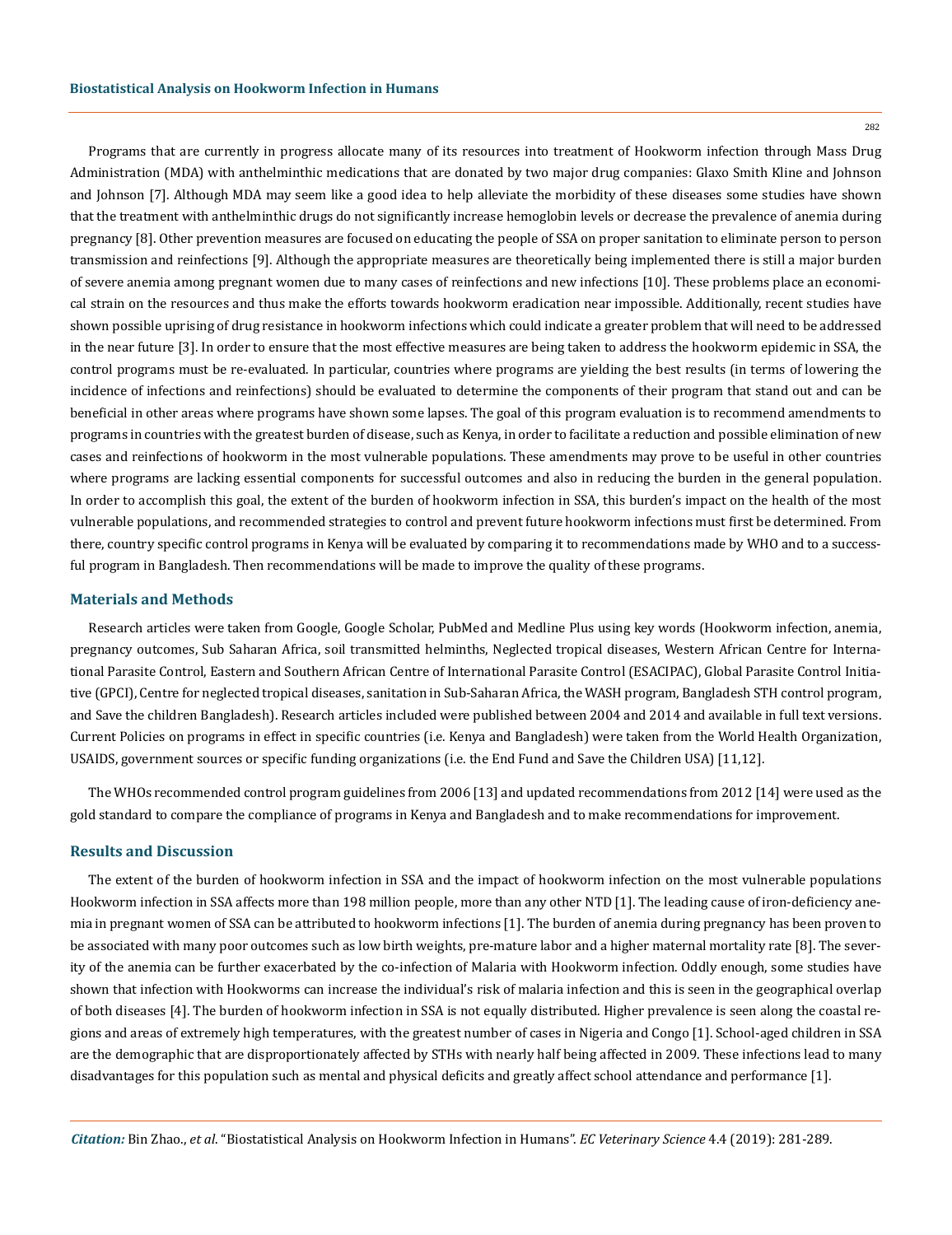283

Recommended strategies to control and prevent future hookworm infections World Health Organization 2006. The WHO developed a manual for health professionals and program managers in 2006 called "Preventive Chemotherapy in Human Helminthiasis: Coordinated use of anthelminthic drugs in control intervention". This manual was issued to help countries achieve the 2010 goal set by WHO of regular administration of preventative chemotherapy to at least 75% and up to 100% of school-aged children at risk of soil transmitted helminths (Hookworm, Whipworm (*Trichuris*), and Roundworm (*Ascariasis*)) and schistosomiasis [13]. The manual outlines two steps for control programs: "Rapid assessment" of the prevalence of these infections and "Decision charts" for recommended treatment options. Step 1 (Rapid Assessment) focused on conducting an epidemiological survey to map the distribution of STHs. This was suggested to be carried out by dividing up areas where STHs were expected to be and collecting stool samples from 50 children in at least 5 - 10 schools in each area. Step 2 (Decision charts) involved taking the data from step 1 and developing a plan for MDA for each area depending on estimated prevalence of the infections. "Low risk communities" were determined to have a prevalence less than 50% but greater than 20% of the school-age children being infected and "High risk communities" were determined to have a prevalence more than 50%. Low risk communities were recommended to receive MDA one time a year and two times a year for high risk communities. Treatment (with either albendazole or mebendazole) was directed to all pre-school children, school-age children, women of child-bearing ages, pregnant women in their second and third trimester, and adults in high risk occupations (i.e. tea pickers and miners). According to WHO, the aim of the program was "morbidity control" with the idea that "periodic treatment of at risk populations [would] reduce the intensity of infected individuals from morbidity due to soil-transmitted helminths" [13].

# **World Health Organization 2012**

An analysis of data collected from SSA control programs in 2009 (only about 31.1% of the 883 million people targeted received treatment) suggested that the 2010 goal of 75% treatment coverage was not going to be met [14]. In the WHO new 2012 manual, "Accelerating Work to Overcome the Global Impact of Neglected Tropical Diseases", it was hypothesized that the reason for these short comings was either due to in accurate reporting of actual drug administration or an insufficient quantity of drugs available. The issue regarding the lack of drug supply was addressed in 2012 by the pharmaceutical industry and other organizations (i.e. USAID, UK department for International Development, etc.) with the initiation of drug donations and this subsequently allowed some countries to reach the 75% treatment coverage goal after 2010 [14]. A new goal to be achieved by 2020 was created by the WHO in 2012:

- 75% of preschool aged and school aged children in need of treatment are to be treated.
- 75% coverage with preventive chemotherapy will be achieved in preschool and school aged children in 100% of countries.

In order to achieve these goals for STH control, large scale MDA was the main intervention recommended by WHO. According to the report, "preventive chemotherapy interventions, if sustained with high coverage for 5 - 8 years, will decrease morbidity and halt its recurrence from five targeted NTDs"; STH being one of the five NTDs. The WHO also mentioned the clause that if sanitation conditions in SSA did not improve then NTD would not be eradicated [14]. According to the WHO, the most successful NTD control programs were those where there was national awareness of the burden of these diseases, incorporation of a control program into the national healthcare plan, adequate financial support, and collaborations between various stakeholders (i.e. ministries, communities, non-governmental organizations, and international partners, etc) [14]. This may be the reason why additional interventions were suggested in 2012 that involved collaborations between many sectors of public health in order to achieve these goals. These additional recommendations included vector and intermediate host control, veterinary public health involvement, implementation of health awareness and education, and capacity building [14]. Although most, if not all, of the recommended control program interventions were developed to address morbidity control, the WHO also mentioned that "significant" prevention and control of NTDs could be achieved with the development and access of a vaccination [14].

## **Discussion**

Comparing the WHO recommendations to current programs in Kenya Mass drug administration.

According to the World Health Organization's 2012 report on how to control NTDs the main intervention recommended was mass drug administration [14]. This intervention also seems to be the main intervention being carried out in Kenya with a relatively small focus on education. The WHO stated that 16.7 million Kenyan children from ages 1 - 15 years old were at risk of STH in 2012 [15]. Of the over 16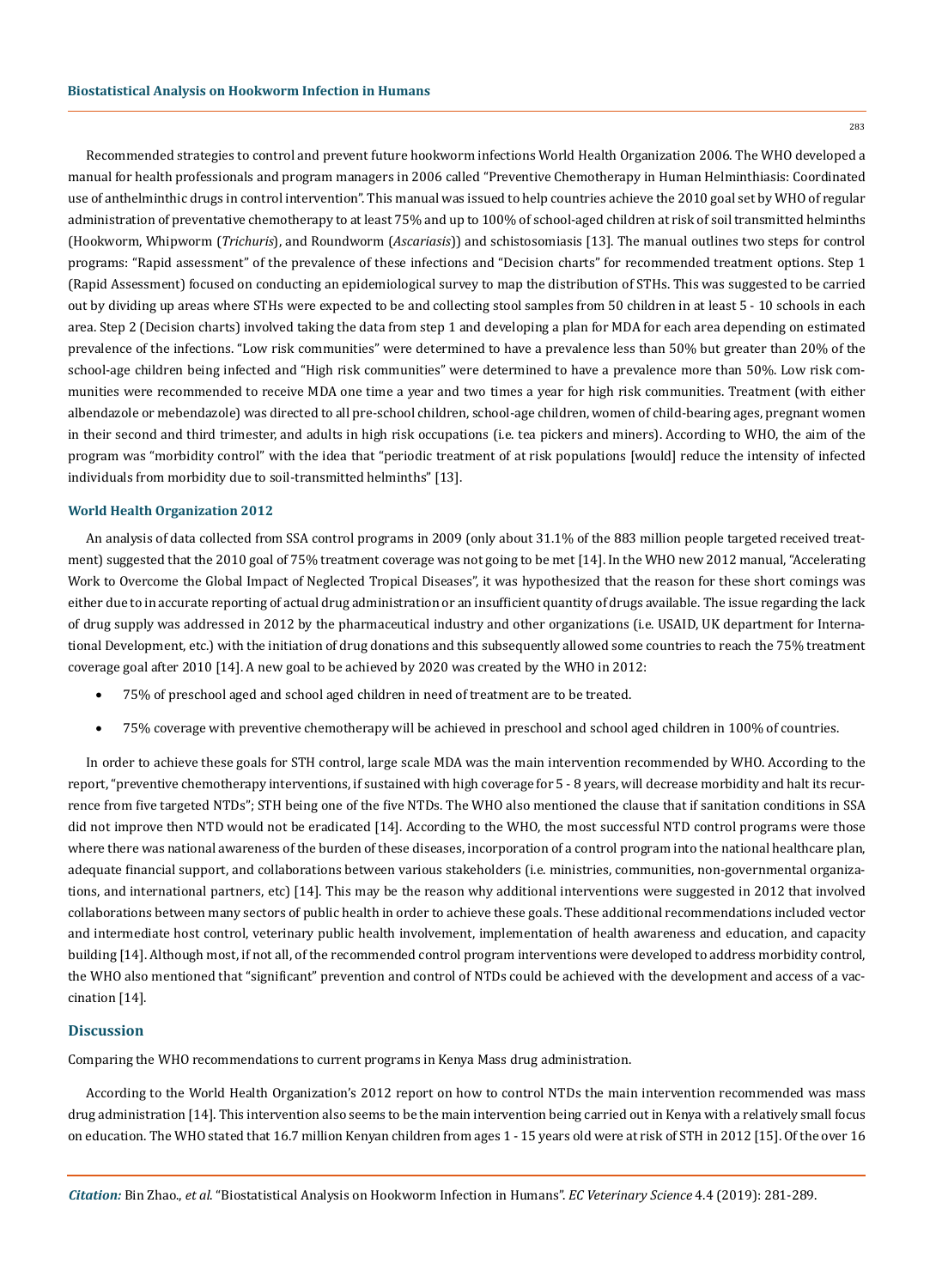million at risk about 28% received STH treatment [16]. Through the addition of more funding and donations that sprouted after realization that the 2010 WHO goals were not met, the treatment coverage of at risk individuals for STHs greatly increased [17].

#### **Community capacity**

According to the WHO, the most successful NTD control programs are those where there is national awareness of the burden of the diseases, incorporation of a control program into the national healthcare plan, adequate financial support, and collaborations between various stakeholders (i.e. ministries, communities, non-governmental organizations, and international partners, etc.) [12]. These components were addressed in Africa at the Sixth Conference of African Union Ministries of Health in April 2012 when many African leaders recognized the need to support strong NTD control and elimination programs [17].

## **Comparing WHO guidelines to a successful STH program in Bangladesh mass drug administration**

MDA with albendazole was one of the key components in the Bangladesh program that was implemented towards STH and other intestinal worm control. In addition to MDA with albendazole, iron and vitamin A mass administration was also carried out in the school systems. Organization and planning of these events was conducted at the National level with the cooperation between the Ministry of Health and the Ministry of Education as well as by an outside planning organization (Save the Children Organization which is also the implementing organization) for review. A "Detail Implementation Plan" was required by each program manager to track the programs progress and to ensure that the program was following a timeline. Monthly orientation for school teachers on how to efficiently administer the mediations were implemented to "ensure maximum participation from teachers and to mobilize the community and parents to maximize school attendance on National Deworming Days" [18]. Although many avenues were used disseminate information on these National Deworming Days, school attendance may have still received suboptimal turnouts due to many factors such as child illnesses, environmental factors (i.e. flooding), or the need of the children to work in their family's field [19].

## **Community capacity building**

Community capacity building contributed to a major component of the program. Starting at the school level, student brigades (now called "little Doctors"), consisting of students from grades 4 and 5, were formed each school year. Each of these brigades were designated with specific tasks in the community and in the school that were developed by each program manager before the school year started. Some of these tasks included assisting in hygiene and sanitation maintenance in the school and community, educating the community and school on proper sanitation and hygienic practices, assisting with the national deworming day, and conducting community surveys and awareness [18]. At the community level, in addition to community education and surveying tasks performed by the student brigades, each community held a "community courtyard session" and a "mother's gathering" multiple times a year to address the concerns in the community and to further educate the community on the necessity of sanitation, hygiene, and their participation in the National Deworming Days at school. National deworming Days that took place at the schools were also broadcasted with the assistance of mosques, newspapers and other publication outlets to maximize school attendance on these days in order to successfully treat the most children possible [18].

## **Comparing the Kenya and Bangladesh programs**

#### **Mass drug administration**

Both the Kenya and Bangladesh programs administered an anthelminthic drug (either albendazole or mebendazole) once or twice a year, depending on the severity of the infections and prevalence of worms. Both programs also offered training to individuals who are administering the medications (mainly school teachers). Both programs also received the medications as donations from either the pharmaceutical companies directly or indirectly through funds donated by other organizations (i.e. USAIDS, etc).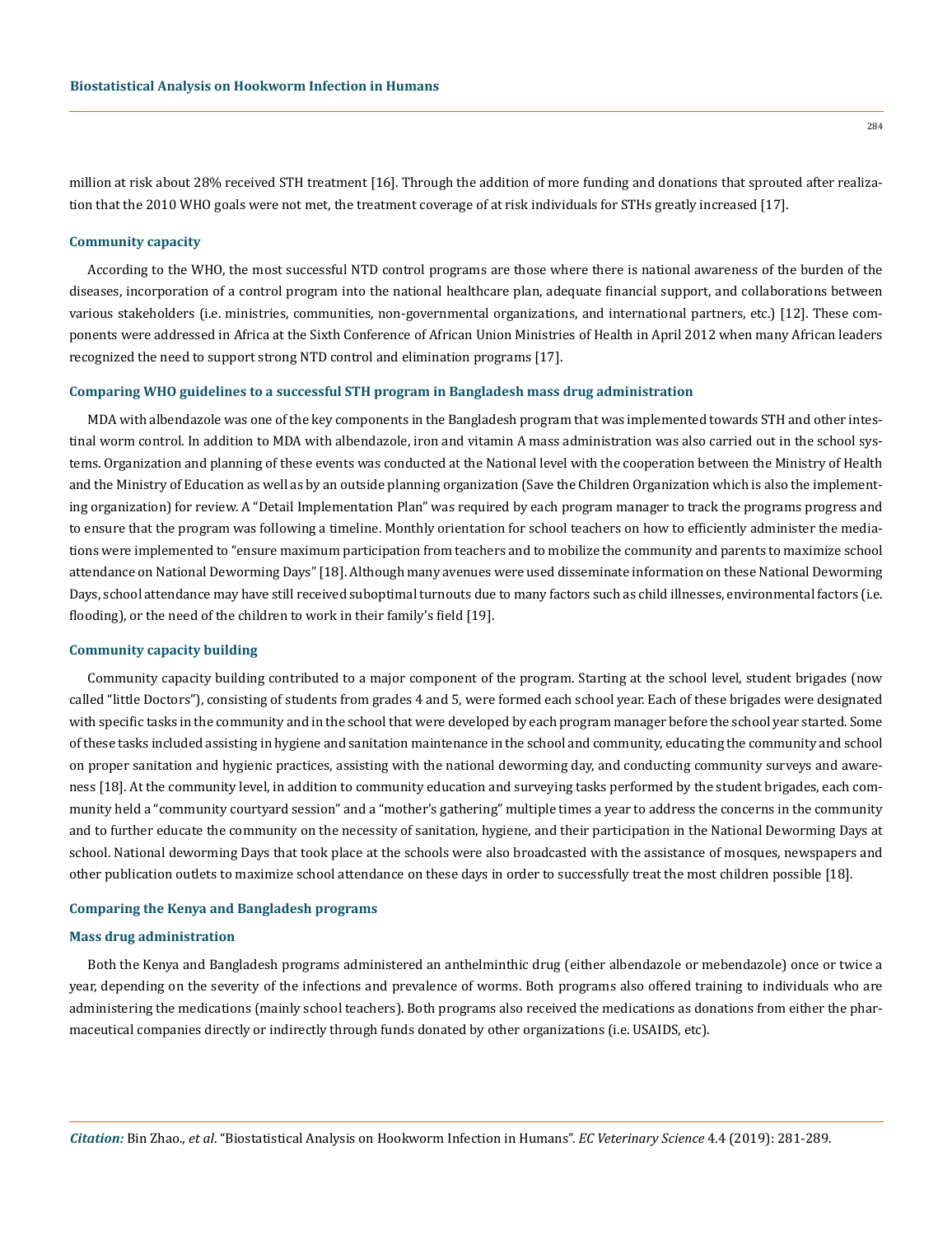#### **Community capacity building**

The idea of a community based intervention seems to be common in both the Kenya and the Bangladesh Programs. This is especially true when it comes to urging parents to allow their children to participate in the national deworming programs by sending their child to school. Also, community education on sanitation and hygiene is another commonality that was seen in both programs. On the contrary, efforts aimed towards community involvement and building community capacity seemed greater in Bangladesh where more activities were aimed at getting the community involved (i.e. student brigades, mother gatherings, and community courtyard sessions). Other recommended program components by WHO 2012 according to the WHO 2012 guidelines, other components of the treatment programs should have been considered such as vector and intermediate host control, and veterinary public health involvement. Vector control programs and veterinary public health involvement would not be of any significant use in controlling STH which are mainly due to ingestion of food and water that are contaminated with egg infested feces or through direct inoculation of hookworms in infested soils. Intermediate host control can be achieved by increasing sanitation and hygiene measures to avoid contact with infected fecal matter through proper hand washing, avoiding open defecation, increasing the use of shoes outdoors, and maintaining cleanliness of latrines [16]. The implementation of these interventions were seen in both of these control programs and are a major part of the initiatives recommended by the WASH program for STH control [16]. Vitamin A and Iron mass distributions in Bangladesh proved to be a successful component of their program. A similar intervention was seen in Kenya through marketing and sale of a vitamin and mineral supplementation named Sprinkles Micronutrient powder which was to be used with daily food intake. This program was also successful in reducing iron deficiency anemia and vitamin A deficiency and increasing the recovery rate of anemia in children in Kenya [20]. This intervention, although proven to be successful and sustainable in research studies, was not sustainable in practice since marketing efforts decreased and anemia rates went back up [21].

#### **Effectiveness comparison**

The effectiveness of national STH control programs for both Bangladesh and Kenya can be standardized and compared by viewing anemia rates in pregnant women and by comparing the percent of the population with improved sanitation facilities from data obtained by the World.



*Citation:* Bin Zhao., *et al*. "Biostatistical Analysis on Hookworm Infection in Humans". *EC Veterinary Science* 4.4 (2019): 281-289.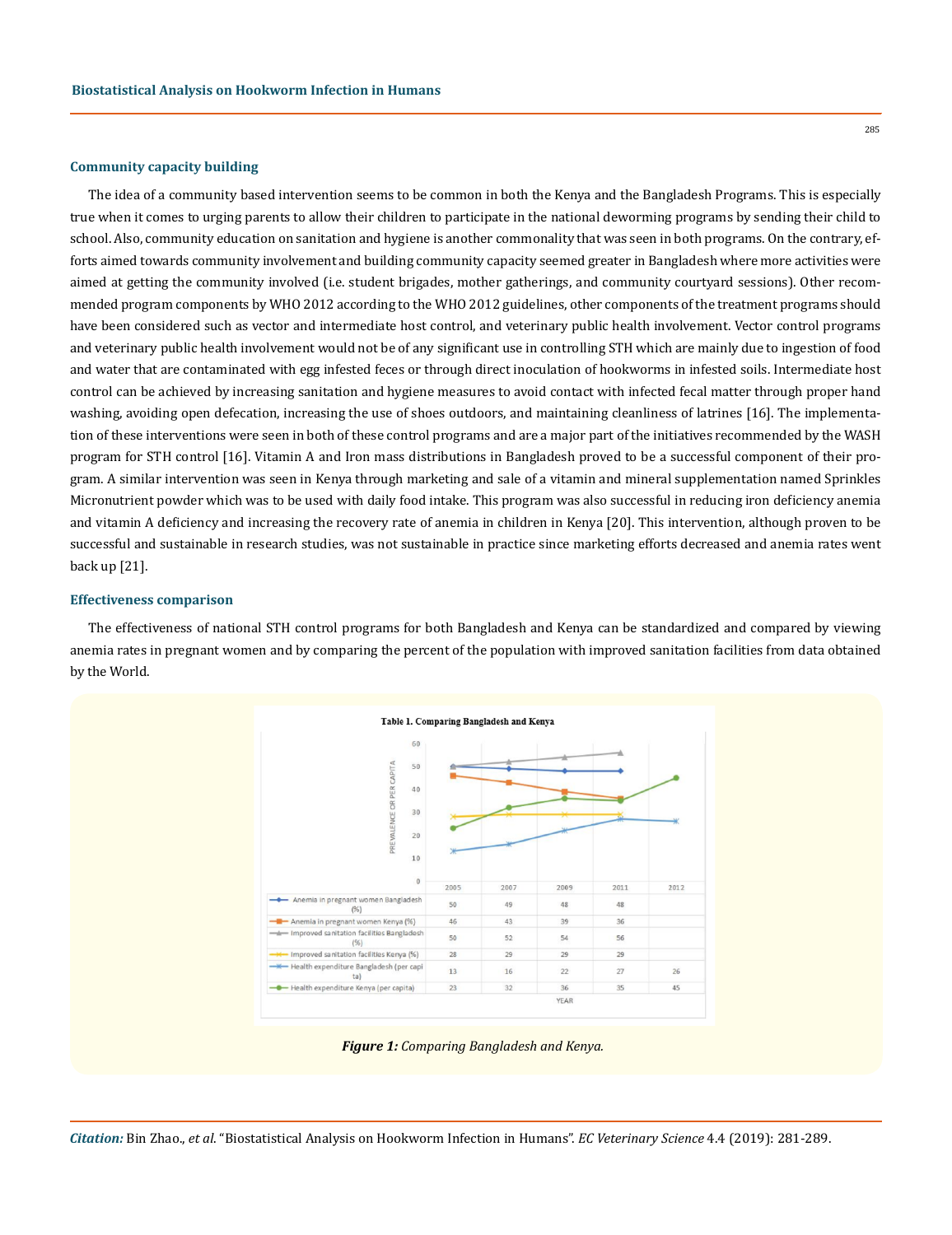286

Based on the data we see that there is a greater decrease in anemia rates among pregnant women in Kenya compared to a gradual decrease in anemia rates seen in Bangladesh. Overall the Kenya rates are lower but this may be due to higher rates of prenatal care seen in Kenya. Data taken from the World Bank states that in 2009 92% of women in Kenya received prenatal care as opposed to 53% and 55% in 2010 and 2011, respectively, in Bangladesh (data for 2009 in Bangladesh was not available) [22,23]. Overall, it is apparent that Bangladesh spends less per capita on healthcare, has higher anemia rates among pregnant women with a significantly lower percentage of women receiving prenatal care, and has a greater percent of its population with access to improved sanitation facilities.

## **Funding comparison**

According to WHO the estimated cost for MDA interventions in schools average US\$ 0.06 (including cost of the drug and distribution). Most drugs are donated by GSK or J and J [12]. According to the WHO 2012 report, GSK donates up to 400 million doses or albendazole per year and J and J donates 200 million tablets of mebendazole per year for STH. The Bangladesh program received funding and donations primarily from GSK and private donations from Save the Children USA which assisted with financial costs of the program. The average annual cost of deworming, vitamin A and Iron supplementation per child was 30 Taka (~ US\$ 0.39). This covered Vitamin A supplementation and deworming twice per year and sixteen weeks of iron supplements (two times per week) per child [18].

#### **Sustainability**

Both programs have national support for program planning and implementation, have adequate funding provided by multiple donors and both encourage community involvement and education. The biggest issue for STH control is reinfection rates which can be controlled with improved sanitation, hygiene, and education. As seen in Bangladesh, once these elements are addressed the community can upkeep the program interventions to improve infection rates. This is more difficult for Kenyan communities where sanitation levels are not as advanced as seen Bangladesh with the installation of a large quantity of latrines. Current programs in place like Sanergy, funded by US-AIDS in2011 to increase the number of latrines in Kenya, may contribute significantly to gaining control over infection and reinfections with STHs [24].

## **Conclusions**

Mass drug administration is at the forefront of neglected tropical disease control, especially against STH. Though this may seem like the only way to overcome the burden of STHs it must not be forgotten that emphasis on other sectors such as education, sanitation and access to safe water are also key components that can prevent reinfection of STH [25]. The 2012 London declaration actually calls for greater integration between the WASH program, which addresses each of these key sectors and NTD programs [17]. The WASH program pinpointed specialized interventions to help control STHs which included increasing access to sufficient amounts of safe water (for hygienic, environmental, drinking, food preparation, and sanitation purposes), decreasing the occurrence of open defecation, disposing of infant and child feces properly, increasing improved sanitation coverage, promoting maintenance and cleaning of latrines, improving hand washing practices (before meals, after work, and after defecation), and increasing the usage of shoes outdoors [16]. All of these components were clearly implemented in the Bangladesh program. The implementation of the ISWMS in Kenya can begin to address some issues of sanitation regarding proper waste disposal but many other factors still need to bead dresses. Suggestions have been made that there needs to be "a shift from morbidity control to transmission control through targeted health education, waste management and sanitation" [8]. The 2012 WHO Road Map for Implementation stated that "the development of and access to vaccines would make a significant contribution to prevention and control" [12]. A vaccination against hookworm infections is currently in clinical trials and may prove to be the first step towards "transmission control" and eradication of this particular NTD if implemented in a revised treatment program [5]. Once this becomes available for mass distribution many of the current MDA programs can be used to distribute the vaccination. One potential downfall to this idea would be funding of the vaccination. This parameter cannot be addresses until a known cost for the vaccine is available. The possible benefits of a vaccine would be prevention of reinfection from Hookworm disease which could lead to

*Citation:* Bin Zhao., *et al*. "Biostatistical Analysis on Hookworm Infection in Humans". *EC Veterinary Science* 4.4 (2019): 281-289.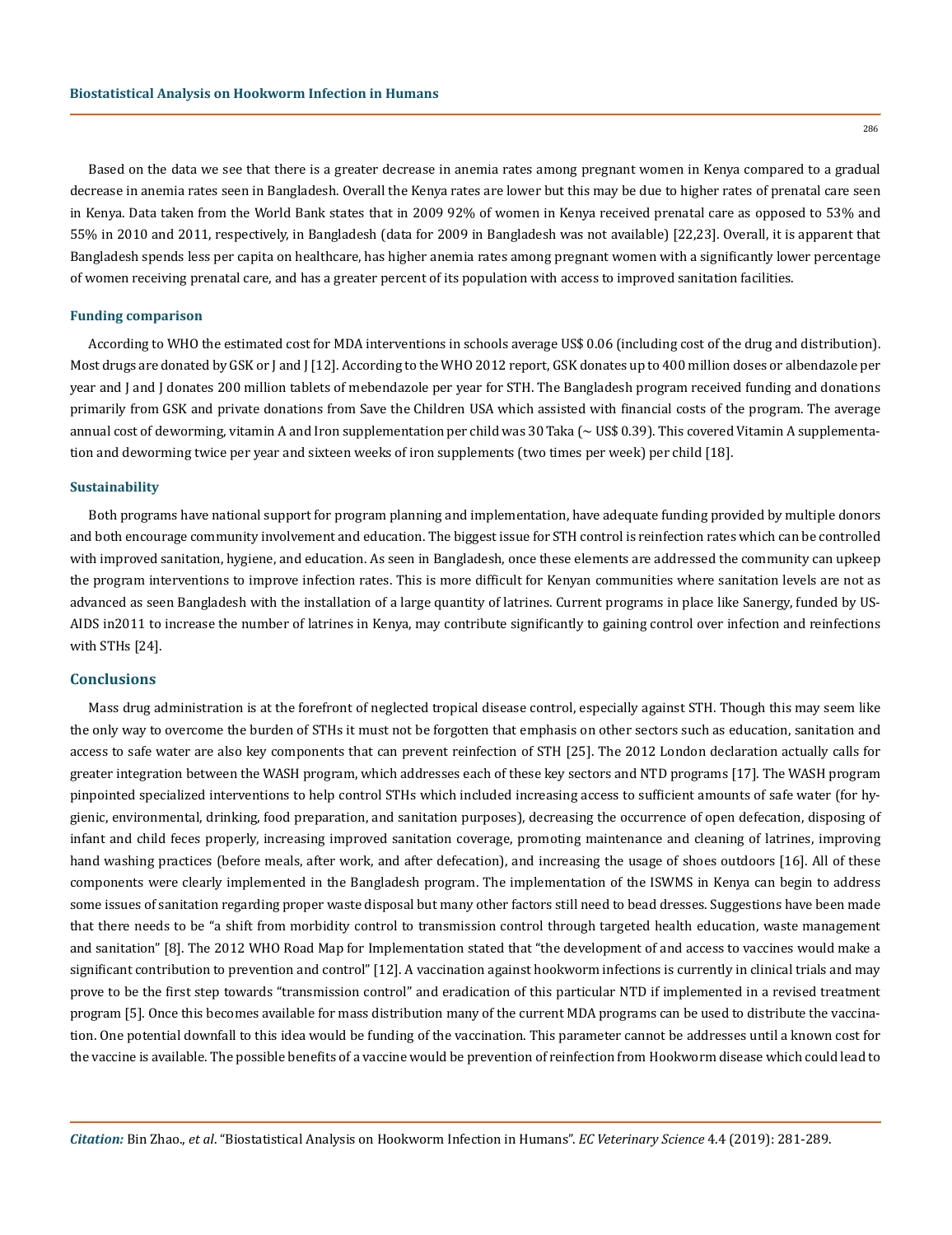its overall eradication. This intervention would have the largest impact on the most at risk individuals: women of child-bearing ages and school-age children and eventually may lead to better maternal and infant mortality outcomes and improve school absenteeism. Theoretically, implementation of similar interventions as seen in Bangladesh into a Kenya control program and in other SSA countries should yield similar results. Yet other factors still stand in the way of implementing such programs such as proper drug management for storage and distribution to prevent MDA delays, coordinated mapping for efficient intervention targeting, adequate local monitoring and evaluation capabilities and other downfalls. Ameliorating these issues, especially adequate drug management capacities, will be essential if the 2020 target for 75% coverage of all at risk individuals in 100% of the affected countries is to be met [17,26-30].

## **Specific Recommendations**

Improvements on community capacity through collaborations between students, parents and teachers, education on STH prevention and control, and improved access to clean water for sanitation and hygiene in conjunction with appropriate adjuvant medication/vaccination to improve the overall general health of the SSA region should be implemented. The current programs in place can be utilized to implement the interventions seen in the Bangladesh program. Through improved program monitoring and planning these interventions should allow SSA to make strides toward better control and possibly eradication of Hookworm infection and other such NTDs.

# **Limitations**

Difficulties in finding updated program guidelines or evaluations was a major limitation in this study. Many of the websites were outdated (Centre for neglected tropical diseases whose country reports were based on pre-2010 data, the West African Centre for International Parasite Control had very limited information which most was from before 2010). It was also noted that limited research on the actual burden of the disease might have been due to relatively inconsistent research and monitoring of NTDs. Also, the vaccine against hookworm would ideally be the major addendum to many eradication programs but it is still in clinical trials so the exact efficacy is still unknown. Also, cost analysis to determine program accessibility, implementation and sustainability cannot be determined until the vaccine is available for mass distribution.

#### **Strengths**

The issues surrounding NTDs have been gaining attention due the focus on obtaining the 2015 Millennium Development Goals. This research involves new technology (the hookworm vaccination) that shows potential for making a significant impact on the incidence of hookworm infection and it may possibly be the key to eradication. Also, this program evaluation may add to knowledge that would help achieve Africa's Millennium Development goals that addresses maternal and child health. The deadline to meet these goals is 2015 and therefore this evaluation may have more of an impact toward the WHO 2020 goals for NTD control.

## **Bibliography**

- 1. [Hotez P and Kamath A. "Neglected Tropical Diseases in Sub-Saharan Africa: Review of Their Prevalence, Distribution, and Disease](https://www.ncbi.nlm.nih.gov/pubmed/19707588)  Burden". *[PLoS Neglected Tropical Diseases](https://www.ncbi.nlm.nih.gov/pubmed/19707588)* 3.8 (2009): e412.
- 2. Fenwick A., *et al*[. "Incorporating Tropical Diseases with Programs for HIV/AIDs, Tuberculosis and Malaria".](https://www.ncbi.nlm.nih.gov/pubmed/16435908) *PLoS Medicine* 3.5 (2006): [e102.](https://www.ncbi.nlm.nih.gov/pubmed/16435908)
- 3. [USAID. "Hookworm" \(2014\).](https://www.neglecteddiseases.gov/usaid-target-diseases/soil-transmitted-helminths)
- 4. [Nacher M. "Interactions between worms and malaria: Good worms or bad worms?"](https://www.ncbi.nlm.nih.gov/pubmed/21910854) *Malaria Journal* 10 (2011): 259.
- 5. Bacon K., *et al*[. "The Human Hookworm Vaccine".](https://www.ncbi.nlm.nih.gov/pubmed/23598487) *Vaccine* 31.2 (2013): B227-B232.

287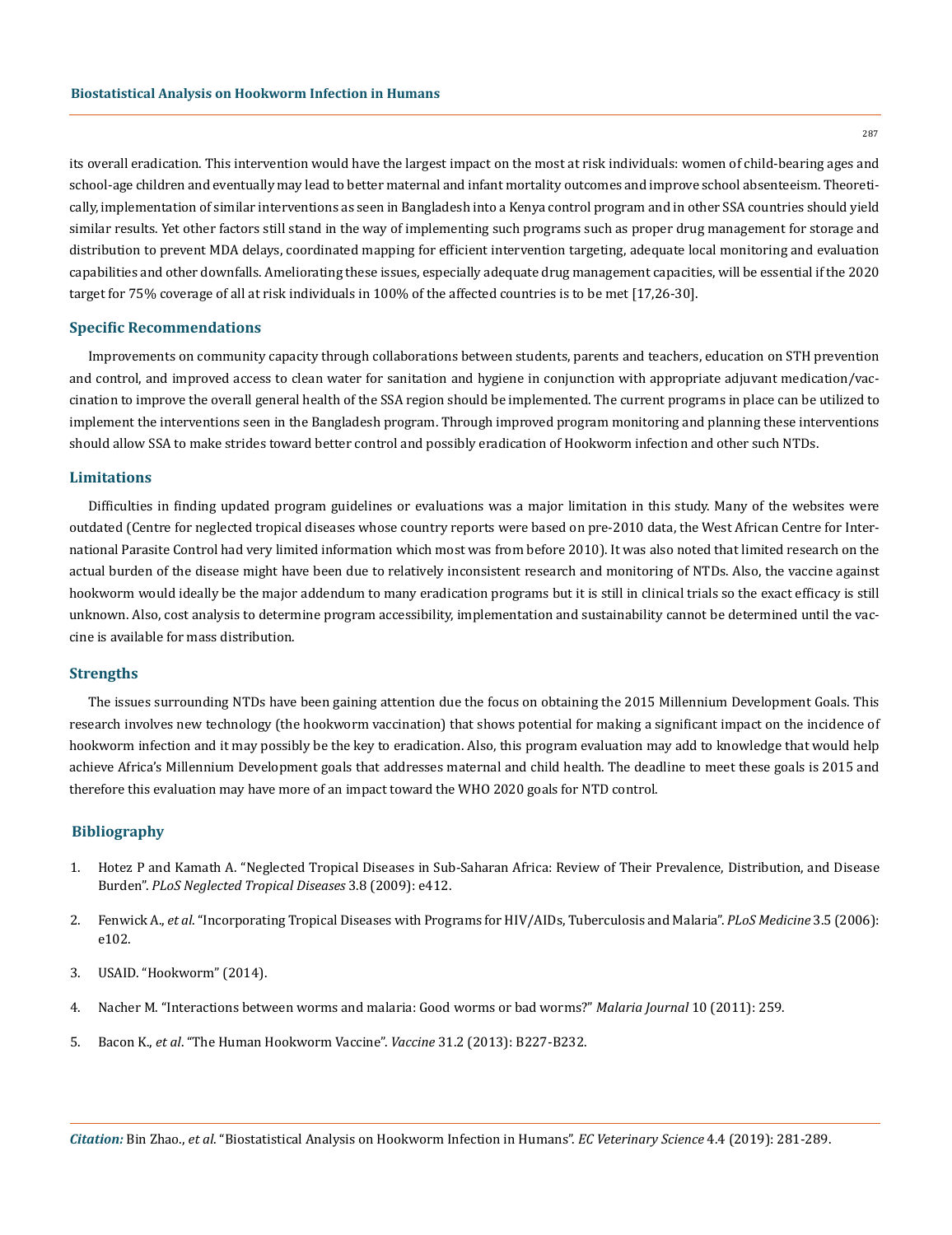- 6. Sergienko R., *et al*[. "Can anemia in the first trimester predict obstetrical complications later in pregnancy?" The](https://www.ncbi.nlm.nih.gov/pubmed/22708721) *Journal of Maternal-[Fetal and Neonatal Medicine](https://www.ncbi.nlm.nih.gov/pubmed/22708721)* 25.11 (2012): 2454-2457.
- 7. [Envision. "Soil Transmitted Helminthiasis" \(2014\).](http://www.ntdenvision.org/about_ntds/soil_transmitted_helminthiasis)
- 8. [Gilbert N and Gyorkos T. "Blood drain: Soil transmitted helminths and anemia in pregnant women".](https://www.ncbi.nlm.nih.gov/pmc/articles/PMC4091787/) *PLoS Neglected Tropical Diseases* [8.7 \(2014\): e2912.](https://www.ncbi.nlm.nih.gov/pmc/articles/PMC4091787/)
- 9. [World Health Organization. "Soil-Transmitted Helminth infections" \(2014\).](http://www.who.int/mediacentre/factsheets/fs366/en/)
- 10. Zegelbauer K., *et al*[. "Effect of Sanitation on Soil-Transmitted Helminth Infection: Systematic review and Meta-Analysis".](https://www.ncbi.nlm.nih.gov/pubmed/22291577) *PLoS Medicine* [9.1 \(2012\): e1001162.](https://www.ncbi.nlm.nih.gov/pubmed/22291577)
- 11. [The End Fund. "2013 Annual Report" \(2013\).](https://end.org/financials/2013-annual-report/)
- 12. The End Fund. "Co-Investment in Kenya working together to target STH and Schistosomiasis in school-aged children (2014).
- 13. [World Health Organization. "Preventive Chemotherapy in Human Helminthiasis: Coordinated Use of Anthelmintic Drugs in Control](https://apps.who.int/iris/bitstream/handle/10665/43545/9241547103_eng.pdf;jsessionid=837CECA44A803507733DA35361303F13?sequence=1)  [Intervention- A manual for health professionals and program managers". Geneva: WHO Press \(2006\).](https://apps.who.int/iris/bitstream/handle/10665/43545/9241547103_eng.pdf;jsessionid=837CECA44A803507733DA35361303F13?sequence=1)
- 14. [World Health Organization. "Accelerating Work to Overcome the Global Impact of Neglected Tropical Diseases: A Roadmap for Imple](https://www.who.int/neglected_diseases/NTD_RoadMap_2012_Fullversion.pdf)[mentation". Geneva: WHO Press \(2012a\).](https://www.who.int/neglected_diseases/NTD_RoadMap_2012_Fullversion.pdf)
- 15. [World Health organization. "Global Programme to Eliminate Lymphatic Filariasis. Lymphatic Filariasis: managing morbidity and](https://www.who.int/lymphatic_filariasis/resources/9789241505291/en/)  [preventing disability" \(2013\).](https://www.who.int/lymphatic_filariasis/resources/9789241505291/en/)
- 16. [WASH and Neglected Tropical Diseases. "A manual for WASH implementers Kenya" \(2013\).](http://childrenwithoutworms.org/sites/default/files/KEN%20WASH%20NTD%20Manual.pdf)
- 17. [Uniting to Combat Neglected Tropical Diseases. "Delivering on Promises and Driving Progress". London Declaration Stakeholders](https://unitingtocombatntds.org/wp-content/uploads/2017/11/2nd_progress_report_english.pdf) [Working Group \(2014\).](https://unitingtocombatntds.org/wp-content/uploads/2017/11/2nd_progress_report_english.pdf)
- 18. [Save the Children USA. "School Health and Nutrition Manual: A Guide for program planning and implementation in Bangladesh"](https://resourcecentre.savethechildren.net/library/school-health-and-nutrition-manual-guide-program-planning-and-implementation-bangladesh)  [\(2010\).](https://resourcecentre.savethechildren.net/library/school-health-and-nutrition-manual-guide-program-planning-and-implementation-bangladesh)
- 19. [Save the Children. "School health and nutrition: An overview: Successes and lessons learned from Nasirnagar, Bangladesh" \(2009\).](http://www.washntds.org/ecourse/mod/resource/view.php?id=37)
- 20. Suhdev P., *et al*[. "Selling Sprinkles micronutrient powder reduces anemia, iron deficiency, and vitamin A deficiency in young children](https://www.ncbi.nlm.nih.gov/pubmed/22492366)  [in Western Kenya: a cluster-randomized controlled trial".](https://www.ncbi.nlm.nih.gov/pubmed/22492366) *The American Journal of Clinical Nutrition* 95.5 (2012): 1223-1230.
- 21. [World Health Organization. "Action- CDC Impact: Effectiveness of selling micronutrient powders \(Sprinkles\) in Western Kenya-](https://extranet.who.int/nutrition/gina/fr/node/6062)[NICHA Project- Multiple micronutrient powder \(point of use fortification\)- Stunted Child". Global database no the Implementation of](https://extranet.who.int/nutrition/gina/fr/node/6062) [Nutrition Action \(GINA\) \(2012b\).](https://extranet.who.int/nutrition/gina/fr/node/6062)
- 22. [The World Bank. "Indicators" \(2014a\).](http://data.worldbank.org/indicator)
- 23. [The World Bank. "Pregnant women receiving prenatal care" \(2014b\).](http://data.worldbank.org/indicator/SH.STA.ANVC.ZS)
- 24. [USAID. "Ventures: Franchising Human Waste in Kenya's Slums". Frontlines \(2013\).](https://www.usaid.gov/news-information/frontlines/september-october-2017)
- 25. [World Health Organization. "Weekly epidemiological record Relevé épidémiologique hebdomadaire".](https://www.who.int/wer/2013/wer8824.pdf?ua=1) *Weekly Epidemiological Record* [88.24 \(2013\): 241-256.](https://www.who.int/wer/2013/wer8824.pdf?ua=1)
- 26. [Evidence Action. "Deworm the World Initiative Kenya" \(2013a\).](http://evidenceaction.org/wp-content/uploads/2013/10/20140309-DtWI_Kenya.pdf)